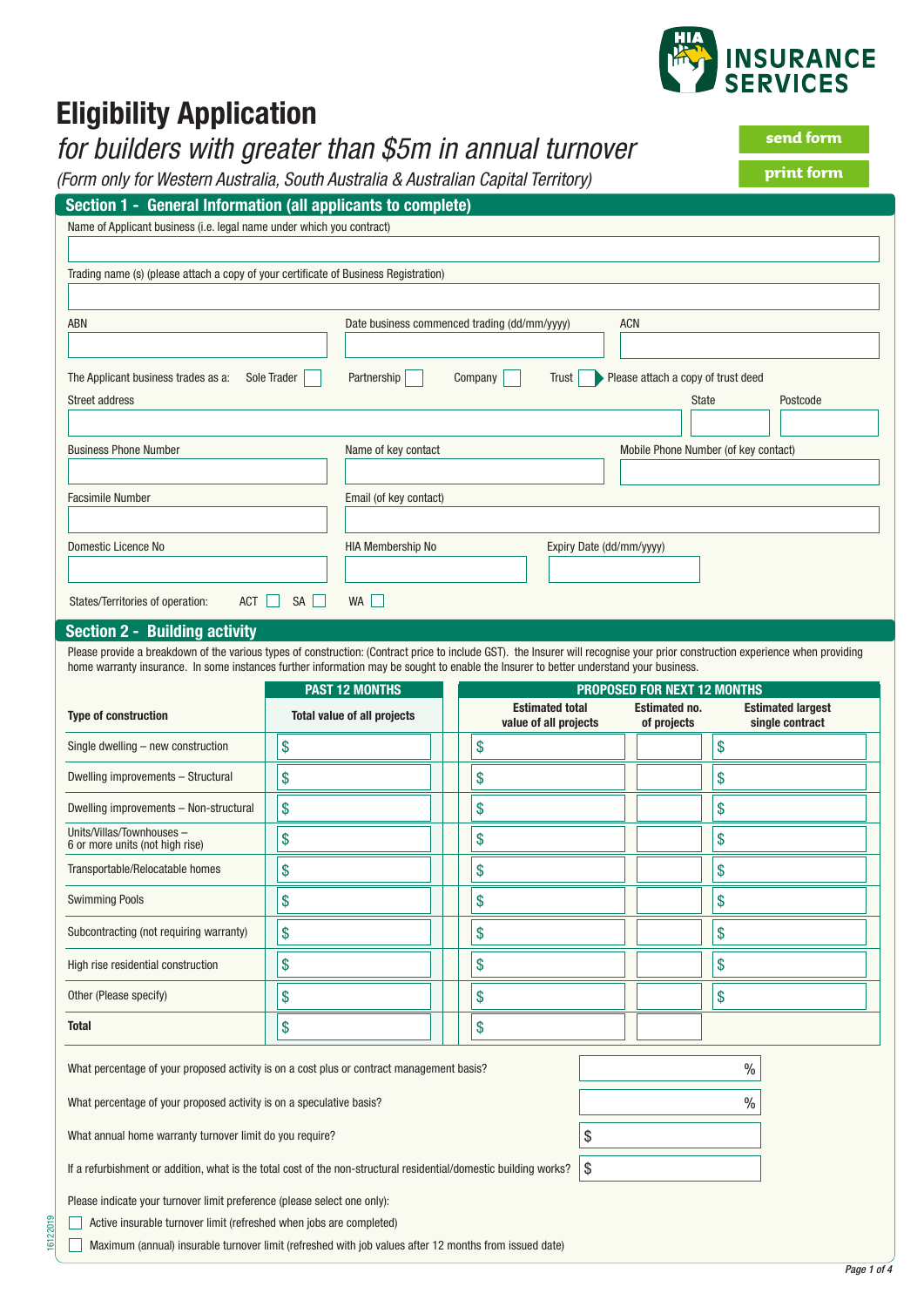|                                                                                                                                                                                                                                | <b>Section 2 - Building activity Continued</b>                                                                                                                                                                                                                                                              |                                                                                                                                                                                                                                                                                                                                |                     |                |                   |                        |  |
|--------------------------------------------------------------------------------------------------------------------------------------------------------------------------------------------------------------------------------|-------------------------------------------------------------------------------------------------------------------------------------------------------------------------------------------------------------------------------------------------------------------------------------------------------------|--------------------------------------------------------------------------------------------------------------------------------------------------------------------------------------------------------------------------------------------------------------------------------------------------------------------------------|---------------------|----------------|-------------------|------------------------|--|
| <b>Average construction cycle</b>                                                                                                                                                                                              |                                                                                                                                                                                                                                                                                                             |                                                                                                                                                                                                                                                                                                                                |                     |                |                   |                        |  |
| Construction Lead-Time (i.e. period from contract signing/deposit taken until starting on site)                                                                                                                                |                                                                                                                                                                                                                                                                                                             |                                                                                                                                                                                                                                                                                                                                |                     |                | weeks             |                        |  |
| Construction Phase (i.e. period at site until handover to homeowner/developer)                                                                                                                                                 |                                                                                                                                                                                                                                                                                                             |                                                                                                                                                                                                                                                                                                                                |                     |                | weeks             |                        |  |
|                                                                                                                                                                                                                                |                                                                                                                                                                                                                                                                                                             | Please provide a brief description of the largest projects over the past 5 years (any work type)                                                                                                                                                                                                                               |                     |                |                   |                        |  |
|                                                                                                                                                                                                                                | <b>Description</b>                                                                                                                                                                                                                                                                                          |                                                                                                                                                                                                                                                                                                                                | Value of works (\$) | Date completed |                   | Your role on project   |  |
|                                                                                                                                                                                                                                |                                                                                                                                                                                                                                                                                                             |                                                                                                                                                                                                                                                                                                                                |                     |                |                   |                        |  |
|                                                                                                                                                                                                                                |                                                                                                                                                                                                                                                                                                             |                                                                                                                                                                                                                                                                                                                                |                     |                |                   |                        |  |
|                                                                                                                                                                                                                                |                                                                                                                                                                                                                                                                                                             |                                                                                                                                                                                                                                                                                                                                |                     |                |                   |                        |  |
|                                                                                                                                                                                                                                |                                                                                                                                                                                                                                                                                                             | Section 3 - Builder licence/registration/accreditation information                                                                                                                                                                                                                                                             |                     |                |                   |                        |  |
|                                                                                                                                                                                                                                |                                                                                                                                                                                                                                                                                                             | Please list all Building licences held by the business entity (including nominated officers)*:                                                                                                                                                                                                                                 |                     |                |                   |                        |  |
|                                                                                                                                                                                                                                | <b>Issuing state</b>                                                                                                                                                                                                                                                                                        | <b>Name on licence</b>                                                                                                                                                                                                                                                                                                         |                     | Licence no.    | Year first issued | Date of birth          |  |
|                                                                                                                                                                                                                                |                                                                                                                                                                                                                                                                                                             |                                                                                                                                                                                                                                                                                                                                |                     |                |                   |                        |  |
|                                                                                                                                                                                                                                |                                                                                                                                                                                                                                                                                                             |                                                                                                                                                                                                                                                                                                                                |                     |                |                   |                        |  |
|                                                                                                                                                                                                                                |                                                                                                                                                                                                                                                                                                             |                                                                                                                                                                                                                                                                                                                                |                     |                |                   |                        |  |
|                                                                                                                                                                                                                                |                                                                                                                                                                                                                                                                                                             | * Nominated officers to include Licensed Supervisors, Practitioners, Directors, Project Managers, Supervisors etc.                                                                                                                                                                                                             |                     |                |                   |                        |  |
|                                                                                                                                                                                                                                |                                                                                                                                                                                                                                                                                                             | <b>Section 4 - Financial Information Required</b>                                                                                                                                                                                                                                                                              |                     |                |                   |                        |  |
|                                                                                                                                                                                                                                |                                                                                                                                                                                                                                                                                                             | To enable assessment of your application, we require the following financial information:                                                                                                                                                                                                                                      |                     |                |                   |                        |  |
|                                                                                                                                                                                                                                |                                                                                                                                                                                                                                                                                                             | . Full and final Financial Statements (being the Profit and Loss Statement with Trading Statement, Balance Sheet, and Notes to Accounts) for the last three (3) financial years. These<br>must be prepared by a suitably qualified Accountant and signed by the Applicant as being true and correct.                           |                     |                |                   |                        |  |
|                                                                                                                                                                                                                                |                                                                                                                                                                                                                                                                                                             | • Should the end of the last financial year be more than 9 months ago, we also require, in addition to the above, interim Financial Statements (being the Profit and Loss Statement<br>with Trading Statement, Balance Sheet and Notes to Accounts) for a period of at least 6 months ended since the last financial year-end. |                     |                |                   |                        |  |
|                                                                                                                                                                                                                                |                                                                                                                                                                                                                                                                                                             | • For Sole Traders only – the Financial Statements required incorporate the Profit and Loss Statement with Trading Statement only (or a copy of the Tax Return as submitted to the                                                                                                                                             |                     |                |                   |                        |  |
|                                                                                                                                                                                                                                | Australian Taxation Office), and may exclude a Balance Sheet. All other requirements as above remain unchanged.<br>. If you have not been actively building for the past 12 months (or longer), please attach a summary of employment for this period along with details of your prior building experience. |                                                                                                                                                                                                                                                                                                                                |                     |                |                   |                        |  |
|                                                                                                                                                                                                                                |                                                                                                                                                                                                                                                                                                             |                                                                                                                                                                                                                                                                                                                                |                     |                |                   |                        |  |
|                                                                                                                                                                                                                                | N/A<br>Discretionary<br>  Unit<br><b>Other</b><br>Trust type:<br>Fixed<br>Note: In need, please clarify type with your Accountant/Financial Adviser.                                                                                                                                                        |                                                                                                                                                                                                                                                                                                                                |                     |                |                   |                        |  |
|                                                                                                                                                                                                                                | Trust name:                                                                                                                                                                                                                                                                                                 |                                                                                                                                                                                                                                                                                                                                | Trustee:            |                |                   |                        |  |
|                                                                                                                                                                                                                                |                                                                                                                                                                                                                                                                                                             |                                                                                                                                                                                                                                                                                                                                |                     |                |                   |                        |  |
|                                                                                                                                                                                                                                | Please provide a signed copy of the Trust Deed.                                                                                                                                                                                                                                                             |                                                                                                                                                                                                                                                                                                                                |                     |                |                   |                        |  |
|                                                                                                                                                                                                                                |                                                                                                                                                                                                                                                                                                             | Section 5 - Business and personal background information                                                                                                                                                                                                                                                                       |                     |                |                   |                        |  |
|                                                                                                                                                                                                                                | nominated supervisor.                                                                                                                                                                                                                                                                                       | Where we say "you" in these questions we mean the person applying for this policy in their personal capacity as director, business proprietor, partner, building practitioner or                                                                                                                                               |                     |                |                   |                        |  |
| Where there are two or more directors/partners/business proprietors/building practitioners or nominated supervisors then please photocopy and complete this page for each<br>person and attach to the Eligibility Application. |                                                                                                                                                                                                                                                                                                             |                                                                                                                                                                                                                                                                                                                                |                     |                |                   |                        |  |
| 1.                                                                                                                                                                                                                             | informal) to repay outstanding creditors?                                                                                                                                                                                                                                                                   | Have you or any business in which you were involved been placed into external administration, liquidation, receivership or a scheme of arrangement (formal or                                                                                                                                                                  |                     |                |                   | Yes<br>No l            |  |
| 2.                                                                                                                                                                                                                             | Have you ever been declared bankrupt or entered into a deed of assignment/composition or been subject to a legal judgement or are currently involved in any<br>Yes<br>No <sub>1</sub>                                                                                                                       |                                                                                                                                                                                                                                                                                                                                |                     |                |                   |                        |  |
| 3.                                                                                                                                                                                                                             | legal proceedings?<br>Have you omitted any information of a material nature that could significantly affect the financial position of your business and influence QBE's acceptance of<br>Yes<br>No  <br>your application?                                                                                   |                                                                                                                                                                                                                                                                                                                                |                     |                |                   |                        |  |
| 4.                                                                                                                                                                                                                             |                                                                                                                                                                                                                                                                                                             | Have you or any business in which you were involved ever been insured with another Builders Warranty insurer?                                                                                                                                                                                                                  |                     |                |                   | Yes<br>No <sub>1</sub> |  |
| 5.                                                                                                                                                                                                                             |                                                                                                                                                                                                                                                                                                             | Do you currently have Builders Warranty Eligibility with another provider? (If so, please attach a copy of Letter of Eligibility)                                                                                                                                                                                              |                     |                |                   | Yes<br>No              |  |
| 6.                                                                                                                                                                                                                             |                                                                                                                                                                                                                                                                                                             | Have you or any business in which you were involved ever been declined Builders Warranty Insurance?                                                                                                                                                                                                                            |                     |                |                   | Yes<br>No <sub>1</sub> |  |
| 7.                                                                                                                                                                                                                             |                                                                                                                                                                                                                                                                                                             | Has your previous Builders Warranty Insurance provider ever paid a claim or are you aware of any circumstances that may give rise to a claim? (If so, please<br>attach a copy of current Warranty Eligibility from insurer)                                                                                                    |                     |                |                   | Yes<br>No              |  |
| 8.                                                                                                                                                                                                                             | business in which you were involved?                                                                                                                                                                                                                                                                        | Have you previously been disciplined by any court or statutory building disputes tribunal which resulted in payment or rectification orders against you or any                                                                                                                                                                 |                     |                |                   | Yes<br>No <sub>1</sub> |  |
| 9.                                                                                                                                                                                                                             |                                                                                                                                                                                                                                                                                                             | Do you currently have a bank guarantee lodged with any other insurer? (If so, please indicate the amounts in the space below)                                                                                                                                                                                                  |                     |                |                   | Yes<br>No <sub>1</sub> |  |
|                                                                                                                                                                                                                                | 10. Have you had to provide a deed of indemnity or any other form of security to any other insurer?<br>Yes<br>No <sub>1</sub>                                                                                                                                                                               |                                                                                                                                                                                                                                                                                                                                |                     |                |                   |                        |  |
|                                                                                                                                                                                                                                | 11. Is the applicant a subsidiary of another entity or does it have any subsidiary companies?<br>Yes<br>No                                                                                                                                                                                                  |                                                                                                                                                                                                                                                                                                                                |                     |                |                   |                        |  |
|                                                                                                                                                                                                                                |                                                                                                                                                                                                                                                                                                             |                                                                                                                                                                                                                                                                                                                                |                     |                |                   |                        |  |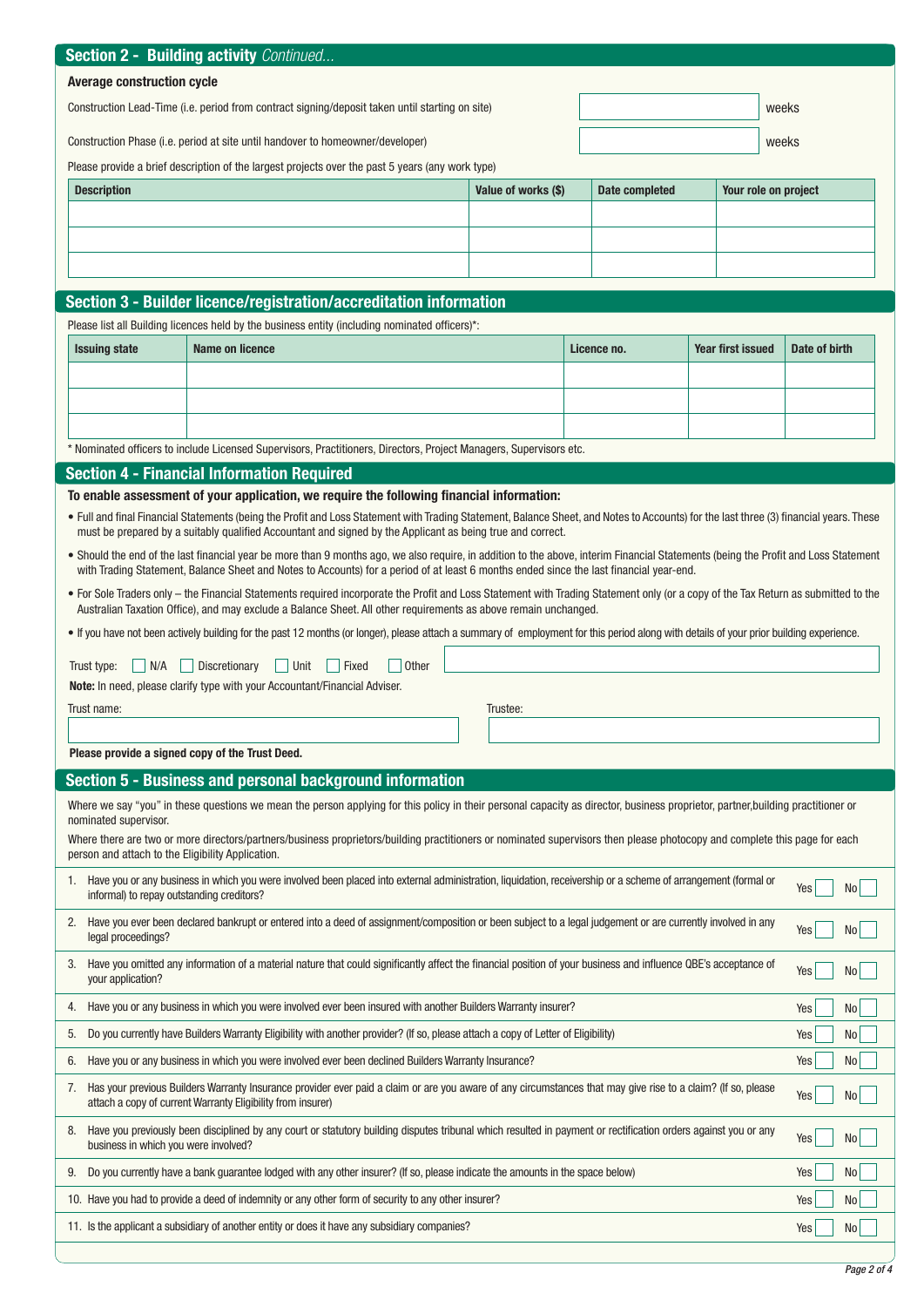#### **Section 5 - Business and personal background information** *Continued...*

Please provide details for any of the above questions which have been answered "Yes"

#### **Section 6 - Statement of assets and liabilities – personal**

Please completed this Statement for each Director, Partner and Proprietor of the Business (copy the Table if applicable for multiple parties) Please list the persons/ parties whose assets and liabilities have been included within the Table.

| Name                                                                   |                                           |                      |              |  |  |  |
|------------------------------------------------------------------------|-------------------------------------------|----------------------|--------------|--|--|--|
| <b>Assets</b>                                                          | <b>Value</b>                              | <b>Liabilities</b>   | <b>Value</b> |  |  |  |
| Principal residence at                                                 |                                           | Mortgage loan with   |              |  |  |  |
|                                                                        | $\,$                                      |                      | \$           |  |  |  |
| Other property at (copies of rates notices for each property required) |                                           | Mortgage Ioan with   |              |  |  |  |
|                                                                        | $\, \, \raisebox{12pt}{$\scriptstyle \$}$ |                      | \$           |  |  |  |
|                                                                        | \$                                        |                      | \$           |  |  |  |
|                                                                        | \$                                        |                      | \$           |  |  |  |
| Motor vehicle's                                                        |                                           | Vehicle finance with |              |  |  |  |
|                                                                        | $\$\,$                                    |                      | \$           |  |  |  |
|                                                                        | \$                                        |                      | \$           |  |  |  |
|                                                                        | \$                                        |                      | \$           |  |  |  |
| Other investments                                                      |                                           | Other loans          |              |  |  |  |
|                                                                        | $\$$                                      |                      | \$           |  |  |  |
|                                                                        | \$                                        |                      | \$           |  |  |  |
|                                                                        | \$                                        |                      | \$           |  |  |  |
| Credit cards/other loans<br>Cash at bank with                          |                                           |                      |              |  |  |  |
|                                                                        | \$                                        |                      | \$           |  |  |  |
|                                                                        | \$                                        |                      | \$           |  |  |  |

Note: Please include proof of ownership (certificate of title or rates notice) for any properties listed.

#### **Section 7 – Privacy Statement**

HIA Insurance Services Pty Ltd ('HIAIS') is committed to protecting your personal information in accordance with the Australian Privacy Principles under the Privacy Act 1988 (Cth). We collect, use and disclose personal information to offer promote, provide, manage and administer the many financial services and products we and our group of companies are involved in, as set out in the **HIAIS Privacy Notice.**

Unless we hear from you otherwise, through the means set out in the **HIAIS Privacy Notice**, we will assume that you have read the **HIAIS Privacy Notice** and you have no objection to us handing your personal information in the manner set out in this notice (which includes contacting you to promote our products and services we think may be of interest to you).

A copy of the **HIAIS Privacy Notice** can be located on our website <www.hiainsurance.com.au>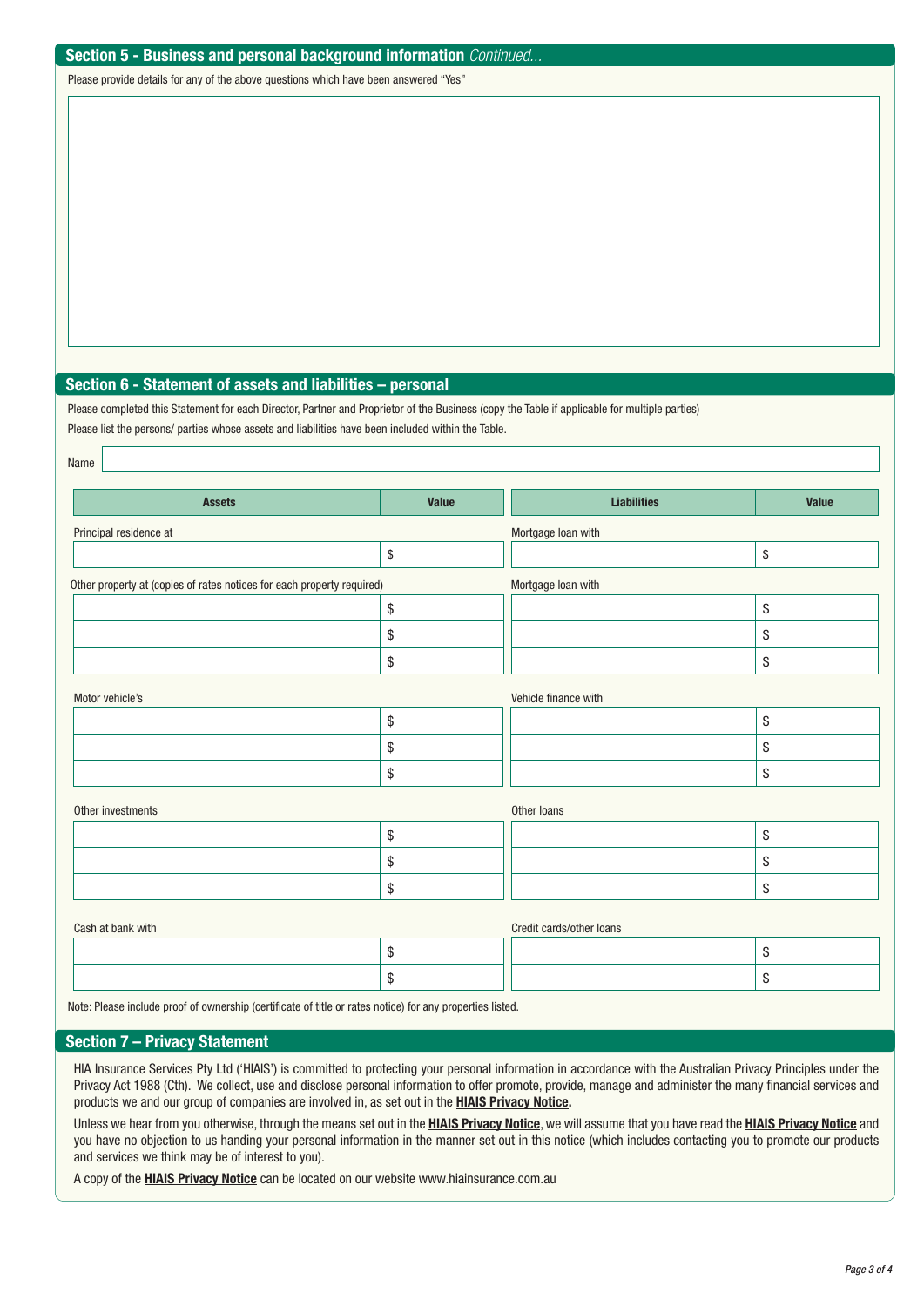#### **Section 7 – Applicants Declaration, Signed by all principals, directors or partners (as applicable) Section 8 – Applicants Declaration, Signed by all principals, directors or partners (as applicable)**

This declaration is to be executed by either the sole business proprietor/all partners in a partnership/sole directors (if only one to sign) or at least two directors of the Company.

I/We declare that:

- 1. I/we have read and understood the Privacy Statement and Duty of Disclosure Statements in this application.
- 2. I/we acknowledge that on issuance of an individual Residential Builders Warranty Certificate, it is the owner who is the insured and not I/we as the applicant/builder.
- 3. I/we have received a copy of the "Residential Builders Warranty Insurance" policy wording and agree on behalf of the applicant to be bound by the terms and conditions contained in it.
- 4. I/we believe that the applicant is currently solvent and in its capacity can meet all of its financial obligations as and when they fall due.
- 5. If any of the information disclosed in this application materially alters or changes, I/we will notify QBE Insurance (Australia) Limited immediately.
- 6. I/we understand that no Certificates of Insurance will be issued until this application has been accepted by QBE Insurance (Australia) Limited and "Letter of Eligibility" issued.
- 7. On the issuance of a "Letter of Eligibility", I/we understand that in the event of a complaint or a claim then the contractor, sole trader, or company and the company's directors or partnership and the individual partners are joint and severally liable for the following:
	- To comply with the directions or any judgements made by any Australian court or tribunal to complete or rectify building works.
	- Reimburse QBE Insurance (Australia) Limited any amount in respect to a claim paid, which includes any costs or expenses incurred by the insurer.
- 8. QBE Insurance (Australia) Limited reserves the right to revoke eligibility of the applicant to purchase individual Job Specific Policies under certain circumstances.
- 9. I/we declare that all information given in this application and any attachments is true and correct.
- 10. I/we authorise QBE Insurance (Australia) Limited to give to, or obtain from, other insurers or insurance reference bureaus, credit reporting agencies and government

| Declared by (name of Owner/Director)                                                                                                | For and on behalf of |  |  |  |  |
|-------------------------------------------------------------------------------------------------------------------------------------|----------------------|--|--|--|--|
| Signature                                                                                                                           | Date (dd/mm/yyyy)    |  |  |  |  |
| Declared by (name of Owner/Director)                                                                                                | For and on behalf of |  |  |  |  |
| Signature                                                                                                                           | Date (dd/mm/yyyy)    |  |  |  |  |
| Section 9 - Your duty of disclosure                                                                                                 |                      |  |  |  |  |
| Defensiven enterinte en inconsecutive exploration legacion del del del concelhior theotice in la commencialmente de conservation de |                      |  |  |  |  |

Before you enter into an insurance contract, you have a duty to tell us anything that you know, or could reasonably be expected to know, may affect our decision to insure you and on what terms.

You have this duty until we agree to insure you.

You have the same duty before you renew, extend, vary or reinstate an insurance contract.

#### **You do not need to tell us anything that:**

• reduces the risk we insure you for; or

18122020

- is common knowledge; or
- we know or should know as an insurer; or
- we waive your duty to tell us about.

#### **If you do not tell us something**

If you do not tell us anything you are required to, we may cancel your contract or reduce the amount we will pay you if you make a claim, or both.

If your failure to tell us is fraudulent, we may refuse to pay a claim and treat the contract as if it never existed.

### HIA Insurance Services Office Details

**WA PO Box 1494, Osborne Park DC, WA 6916**<br>Ph: 1300 800 801 Fax: 08 9443 8166

PO Box 1494, Osborne Park DC, WA 6916 **ACT ACT GPO Box 2188, Canberra ACT 2601** SA PO Box 131, Welland SA 5007<br>Ph: 1300 800 801 Fax: 08 8340 75

Ph: 1300 600 601 Fax: 08 8340 7599

Website: **www.hiainsurance.com.au**

### Payment Details for Home Warranty Insurance Application

A fee of **\$395 (HIA Member price)** or **\$895 (non HIA-member price)** inclusive of GST, representing services provided by HIA Insurance Services Pty Ltd, is payable on submission of this application form. **Paying by cheque:** please make payable to HIA Insurance Services. **Paying by Credit Card:** Please enter your credit card details in the section below. Credit card transactions will incur a surcharge, to view the curre[nt card payment/interchange fees please visit](www.aon.com.au/australia/terms_of_business.jsp) the following: aon.com.au/australia/terms\_of\_business.jsp.

| <b>Card Number</b><br><b>Credit Card Type</b><br>Mastercard Visa AMEX                                                                                                                          |           | <b>CCV Number</b> | Card Expiry (mm/yyyy) |  |  |
|------------------------------------------------------------------------------------------------------------------------------------------------------------------------------------------------|-----------|-------------------|-----------------------|--|--|
| Name on Card                                                                                                                                                                                   | Signature |                   | Date (dd/mm/yyyy)     |  |  |
| To the extent permitted by law, we may correspond with you by electronic communication unless you instruct us not to do so (and vice versa). Electronic communications, such as emailed credit |           |                   |                       |  |  |

card information are not always secure and they may be read, copied or interfered with in transit. We are not responsible for any of the risks associated with electronic communication.

**print form send form**